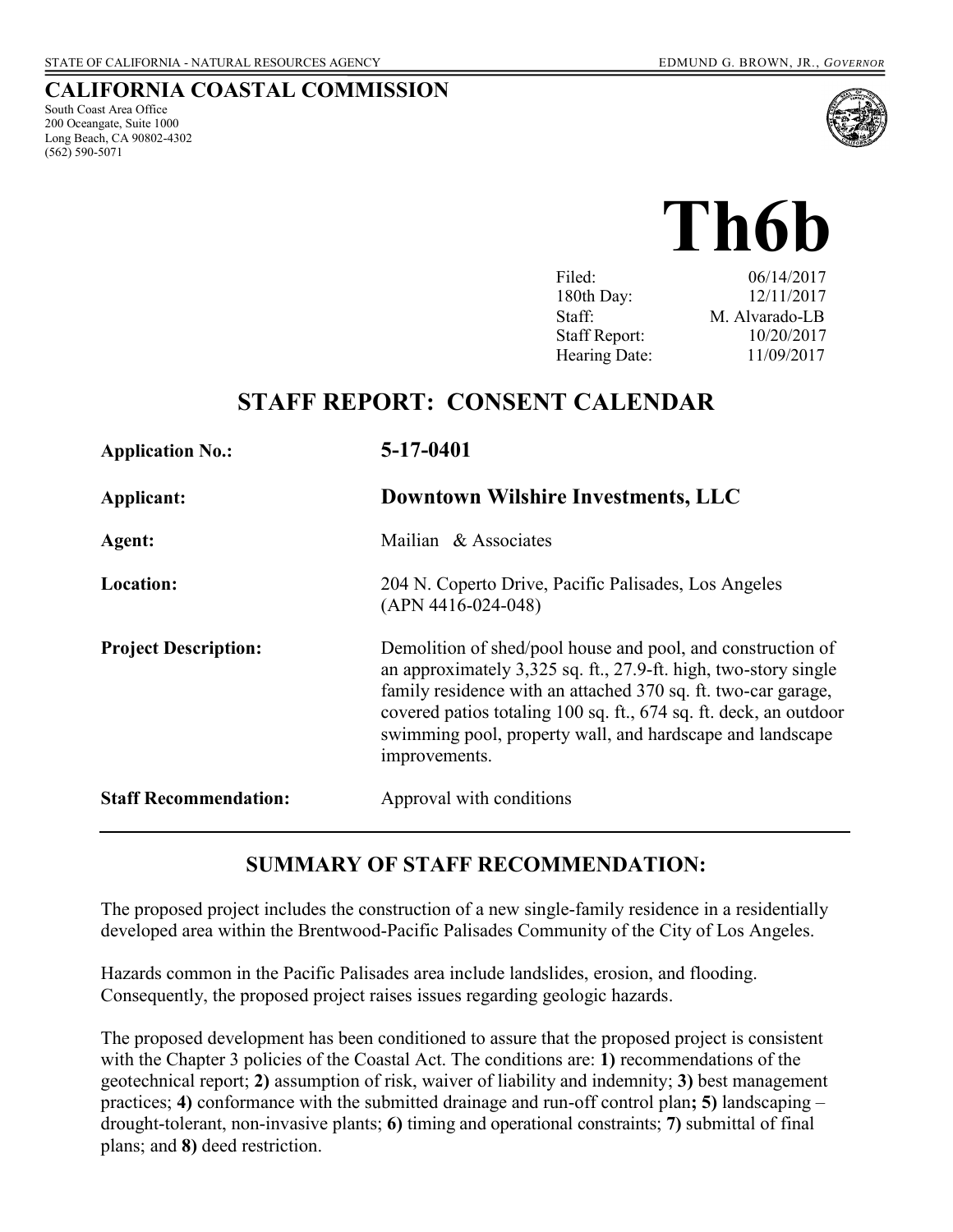Staff is recommending **APPROVAL** of the proposed coastal development permit as conditioned.

Note: The City exercises the options provided in Section 30600(b) or 30600.5 of the Coastal Act to issue its own permits without having a certified Local Coastal Program. Within the areas specified in Section 30601, which is known in the City of Los Angeles permit program as the *Dual Permit Jurisdiction* area, the Coastal Act requires that any development which receives a local coastal development permit also obtain a second (or "dual") coastal development permit from the Coastal Commission. The Commission's standard of review for the proposed development in the *Dual Permit Jurisdiction* area is the Chapter 3 policies of the Coastal Act. For projects located inland of the areas identified in Section 30601 (i.e., projects in the *Single Permit Jurisdiction*), the City of Los Angeles local coastal development permit is the only coastal development permit required. The proposed project site is located within the *Dual Permit Jurisdiction Area*. On February 7, 2017, the City of Los Angeles issues Local Coastal Development Permit Case No. DIR-2015-4267-CDP-MEL for the proposed project.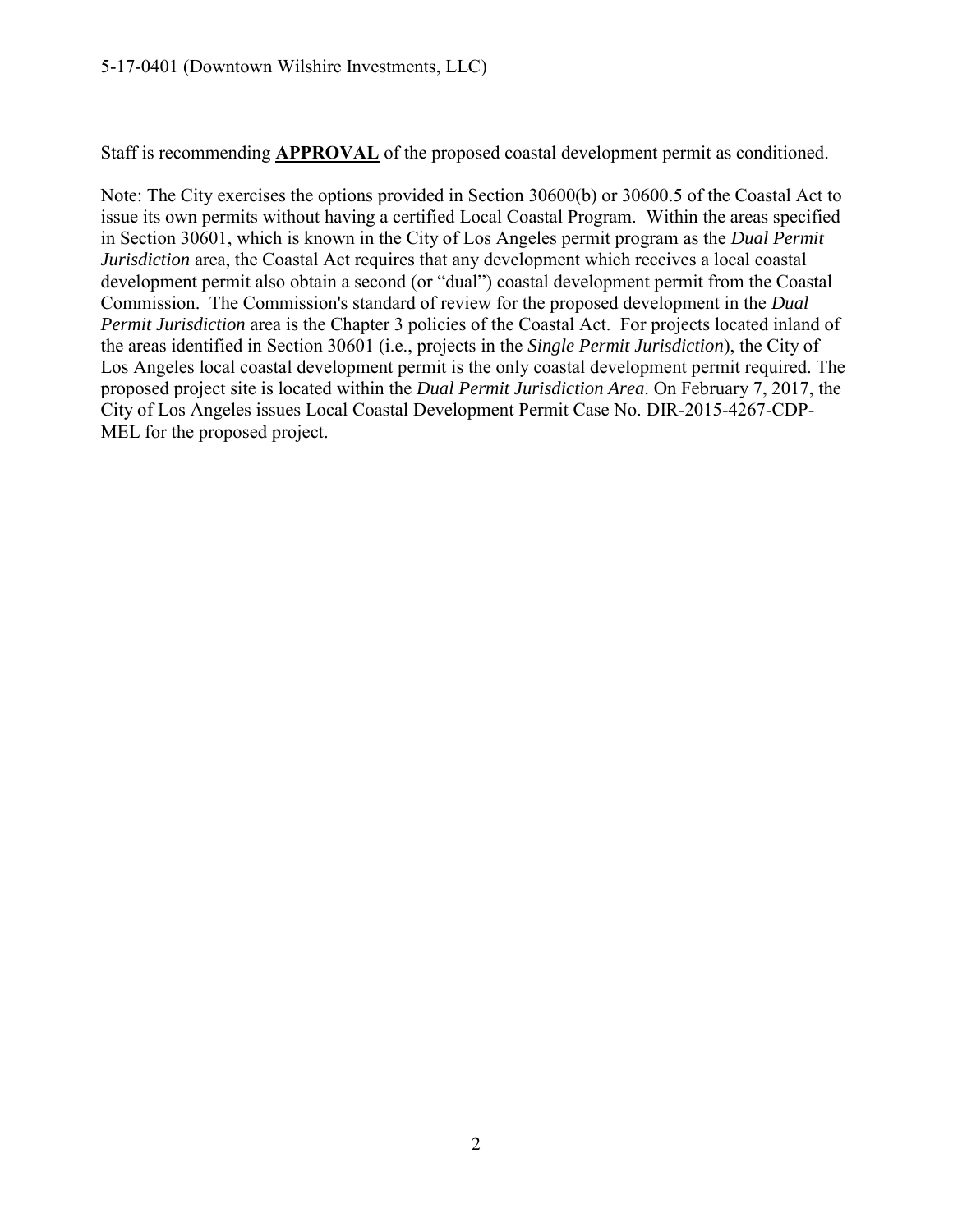# **TABLE OF CONTENTS**

### **APPENDICES**

[Appendix A - Substantive File Documents](#page-10-0) 

### **EXHIBITS**

Exhibit 1 – Project Location [Exhibit 2 – Project Rendering and Plans](https://documents.coastal.ca.gov/reports/2017/11/Th6b/Th6b-11-2017-exhibits.pdf)  Exhibit 3 – Sections and Elevations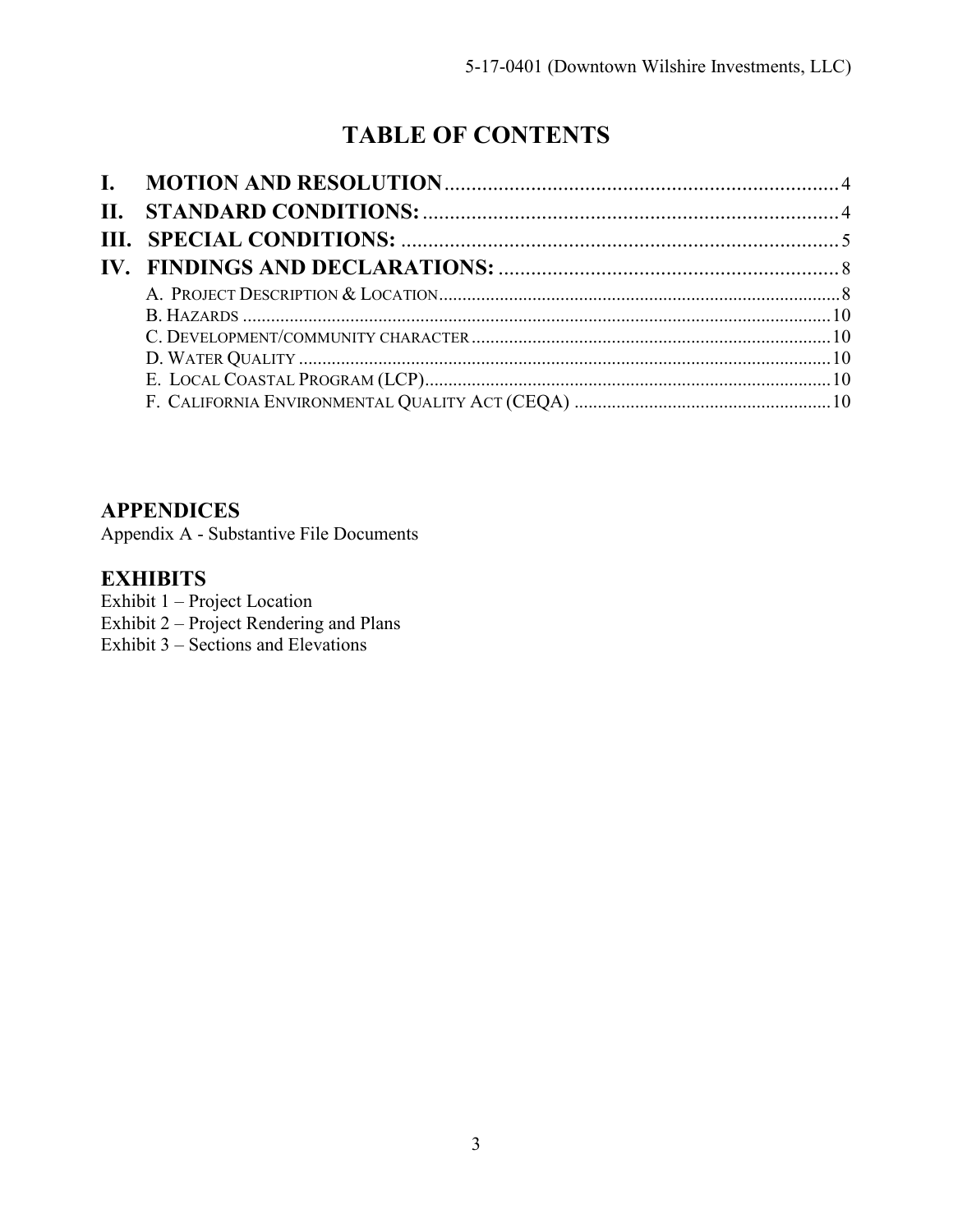# <span id="page-3-0"></span>**I. MOTION AND RESOLUTION**

#### **Motion:**

*I move that the Commission approve the coastal development permit applications included on the consent calendar in accordance with the staff recommendations.*

Staff recommends a **YES** vote. Passage of this motion will result in approval of all of the permits included on the consent calendar. The motion passes only by affirmative vote of a majority of the Commissioners present.

#### **Resolution:**

*The Commission hereby approves a coastal development permit for the proposed development and adopts the findings set forth below on grounds that the development as conditioned will be in conformity with the policies of Chapter 3 of the Coastal Act and will not prejudice the ability of the local government having jurisdiction over the area to prepare a Local Coastal Program conforming to the provisions of Chapter 3. Approval of the permit complies with the California Environmental Quality Act because either 1) feasible mitigation measures and/or alternatives have been incorporated to substantially lessen any significant adverse effects of the development on the environment, or 2) there are no further feasible mitigation measures or alternatives that would substantially lessen any significant adverse impacts of the development on the environment.* 

# <span id="page-3-1"></span>**II. STANDARD CONDITIONS:**

This permit is granted subject to the following standard conditions:

- 1. **Notice of Receipt and Acknowledgment**. The permit is not valid and development shall not commence until a copy of the permit, signed by the permittee or authorized agent, acknowledging receipt of the permit and acceptance of the terms and conditions, is returned to the Commission office.
- 2. **Expiration.** If development has not commenced, the permit will expire two years from the date on which the Commission voted on the application. Development shall be pursued in a diligent manner and completed in a reasonable period of time. Application for extension of the permit must be made prior to the expiration date.
- 3. **Interpretation.** Any questions of intent of interpretation of any condition will be resolved by the Executive Director or the Commission.
- 4. **Assignment.** The permit may be assigned to any qualified person, provided assignee files with the Commission an affidavit accepting all terms and conditions of the permit.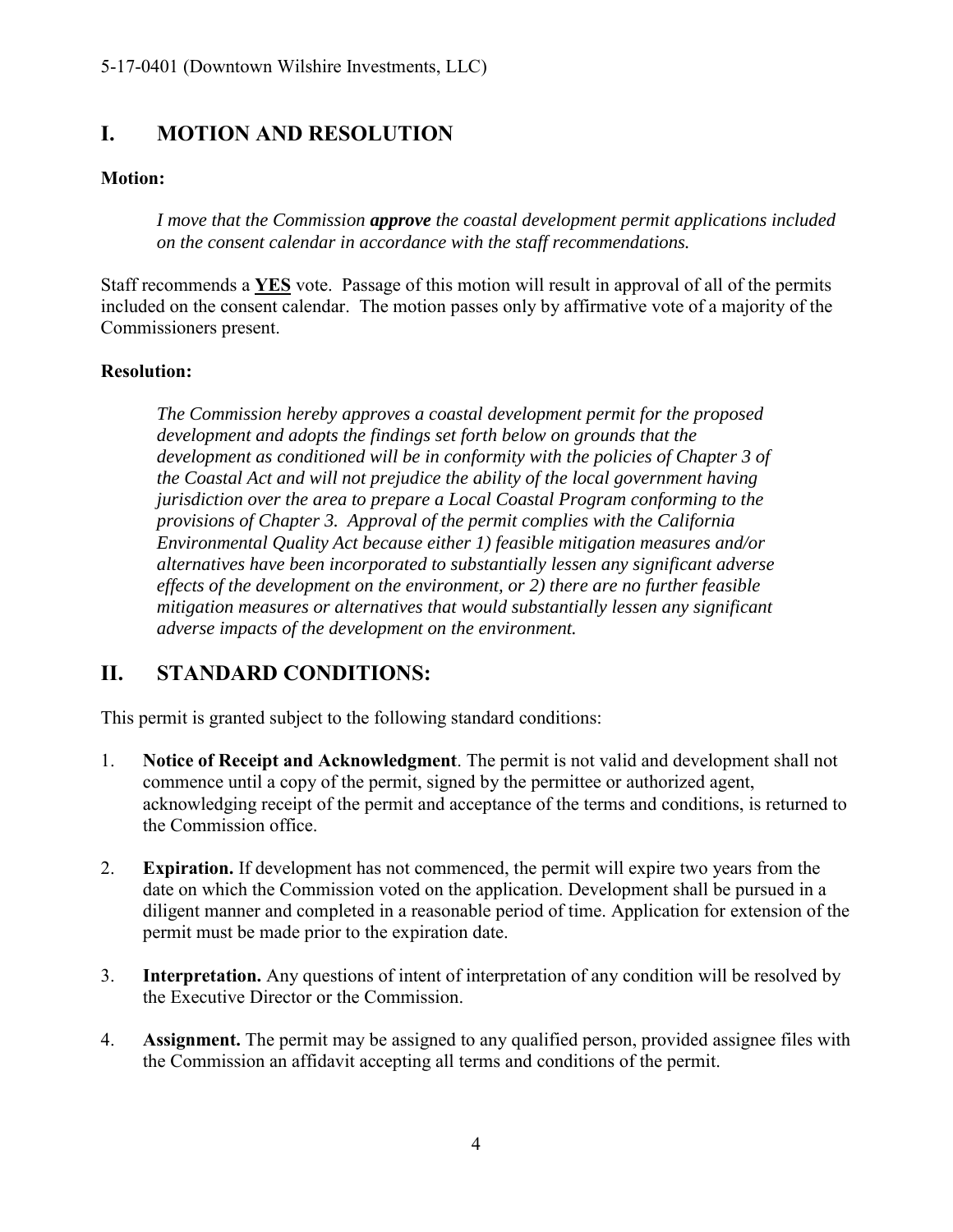5. **Terms and Conditions Run with the Land.** These terms and conditions shall be perpetual, and it is the intention of the Commission and the permittee to bind all future owners and possessors of the subject property to the terms and conditions.

# <span id="page-4-0"></span>**III. SPECIAL CONDITIONS:**

This permit is granted subject to the following special conditions:

- **1. Recommendations of the Geotechnical Report.** All final design and construction plans shall be consistent with all recommendations contained in the geologic reports prepared by Grover-Hollingsworth and Associates, Inc., dated October 29, 2014, June 28, 2016, and December 15, 2016 for 204 N. Coperto Drive, Pacific Palisades, CA 90272. Any proposed changes to the approved plan shall be reported to the Executive Director. No changes to the approved plan shall occur without a Commission amendment to this coastal development permit unless the Executive Director determines that no amendment is legally required.
- **2. Assumption of Risk, Waiver of Liability and Indemnity.** By acceptance of this permit, the applicant acknowledges and agrees (i) that the site may be subject to hazards, including but not limited to landslide, bluff retreat, erosion, and earth movement, many of which will worsen with future sea level rise; (ii) to assume the risks to the permittee and the property that is the subject of this permit of injury and damage from such hazards in connection with this permitted development; (iii) to unconditionally waive any claim of damage or liability against the Commission, its officers, agents, and employees for injury or damage from such hazards; and (iv) to indemnify and hold harmless the Commission, its officers, agents, and employees with respect to the Commission's approval of the project against any and all liability, claims, demands, damages, costs (including costs and fees incurred in defense of such claims), expenses, and amounts paid in settlement arising from any injury or damage due to such hazards.

#### **3. Storage of Construction Materials, Mechanized Equipment and Removal of Construction Debris**

The permittee shall comply with the following construction-related requirements:

- (a) No demolition or construction materials, debris, or waste shall be placed or stored where it may enter sensitive habitat, receiving waters or a storm drain, or be subject to wave, wind, rain, or tidal erosion and dispersion.
- (b) No demolition or construction equipment, materials, or activity shall be placed in or occur in any location that would result in impacts to environmentally sensitive habitat areas, streams, wetlands or their buffers.
- (c) Any and all debris resulting from demolition or construction activities shall be removed from the project site within 24 hours of completion of the project.
- (d) Demolition or construction debris and sediment shall be removed from work areas each day that demolition or construction occurs to prevent the accumulation of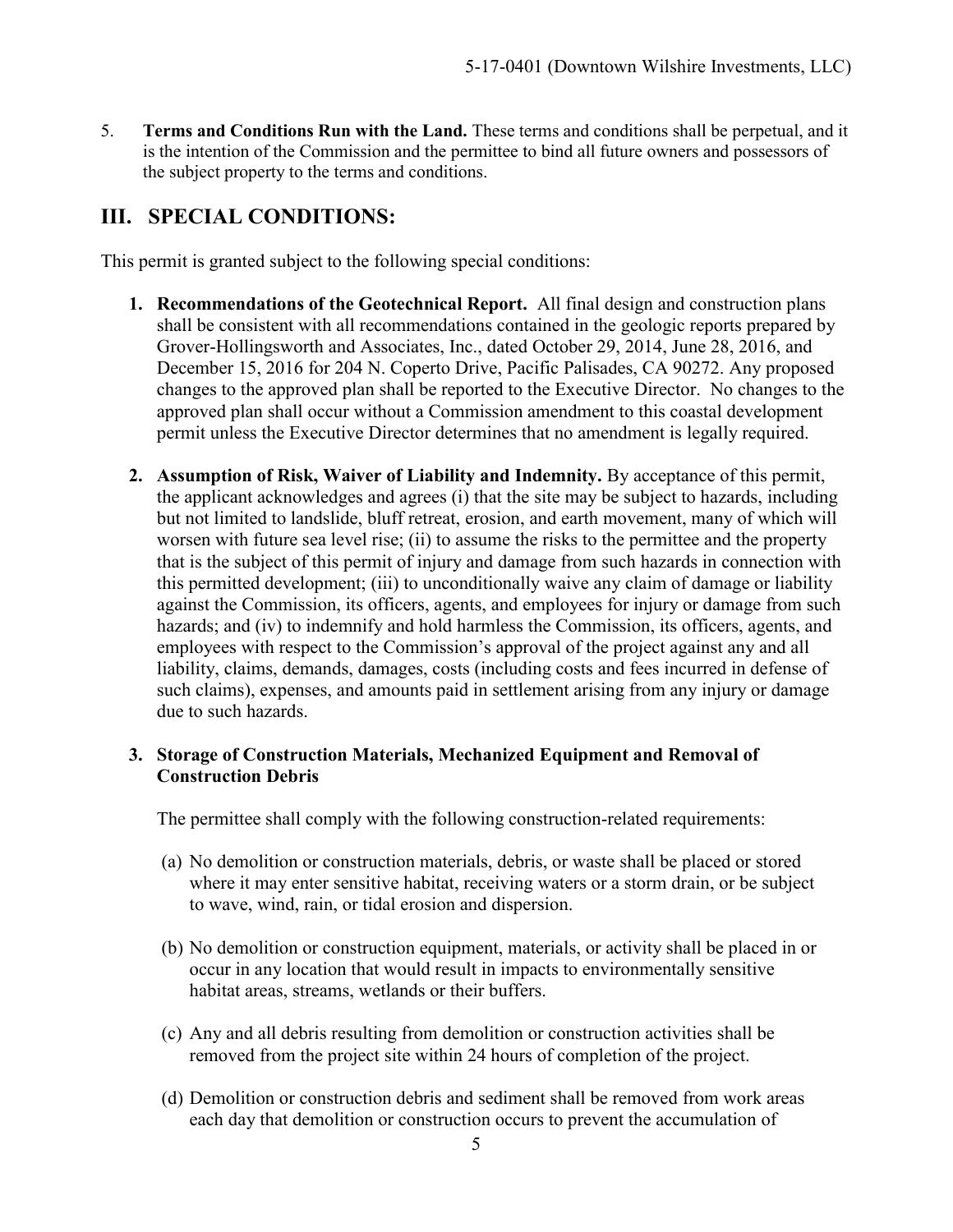sediment and other debris that may be discharged into coastal waters.

- (e) All trash and debris shall be disposed in the proper trash and recycling receptacles at the end of every construction day.
- (f) The applicant(s) shall provide adequate disposal facilities for solid waste, including excess concrete, produced during demolition or construction.
- (g) Debris shall be disposed of at a legal disposal site or recycled at a recycling facility outside of the coastal zone. If the disposal site is located in the coastal zone, a coastal development permit or an amendment to this permit shall be required before disposal can take place unless the Executive Director determines that no amendment or new permit is legally required.
- (h) All stock piles and construction materials shall be covered, enclosed on all sides, shall be located as far away as possible from drain inlets and any waterway, and shall not be stored in contact with the soil.
- (i) Machinery and equipment shall be maintained and washed in confined areas specifically designed to control runoff. Thinners or solvents shall not be discharged into sanitary or storm sewer systems.
- (j) The discharge of any hazardous materials into any receiving waters shall be prohibited.
- (k) Spill prevention and control measures shall be implemented to ensure the proper handling and storage of petroleum products and other construction materials. Measures shall include a designated fueling and vehicle maintenance area with appropriate berms and protection to prevent any spillage of gasoline or related petroleum products or contact with runoff. The area shall be located as far away from the receiving waters and storm drain inlets as possible.
- (l) Best Management Practices (BMPs) and Good Housekeeping Practices (GHPs) designed to prevent spillage and/or runoff of demolition or construction-related materials, and to contain sediment or contaminants associated with demolition or construction activity, shall be implemented prior to the on-set of such activity.
- (m)All BMPs shall be maintained in a functional condition throughout the duration of construction activity.
- **4. Conformance with the submitted Drainage and Run-Off Control Plan.** The applicant(s) shall conform to the drainage and run-off control plan submitted August 30, 2017 to the South Coastal Region Office showing roof drainage designed to divert storm runoff into retention areas per the City's requirements with subdrain pipes and to the street's main storm drain system. Any proposed changes to the approved plan shall be reported to the Executive Director. No changes to the approved plan shall occur without a Commission amendment to this coastal development permit unless the Executive Director determines that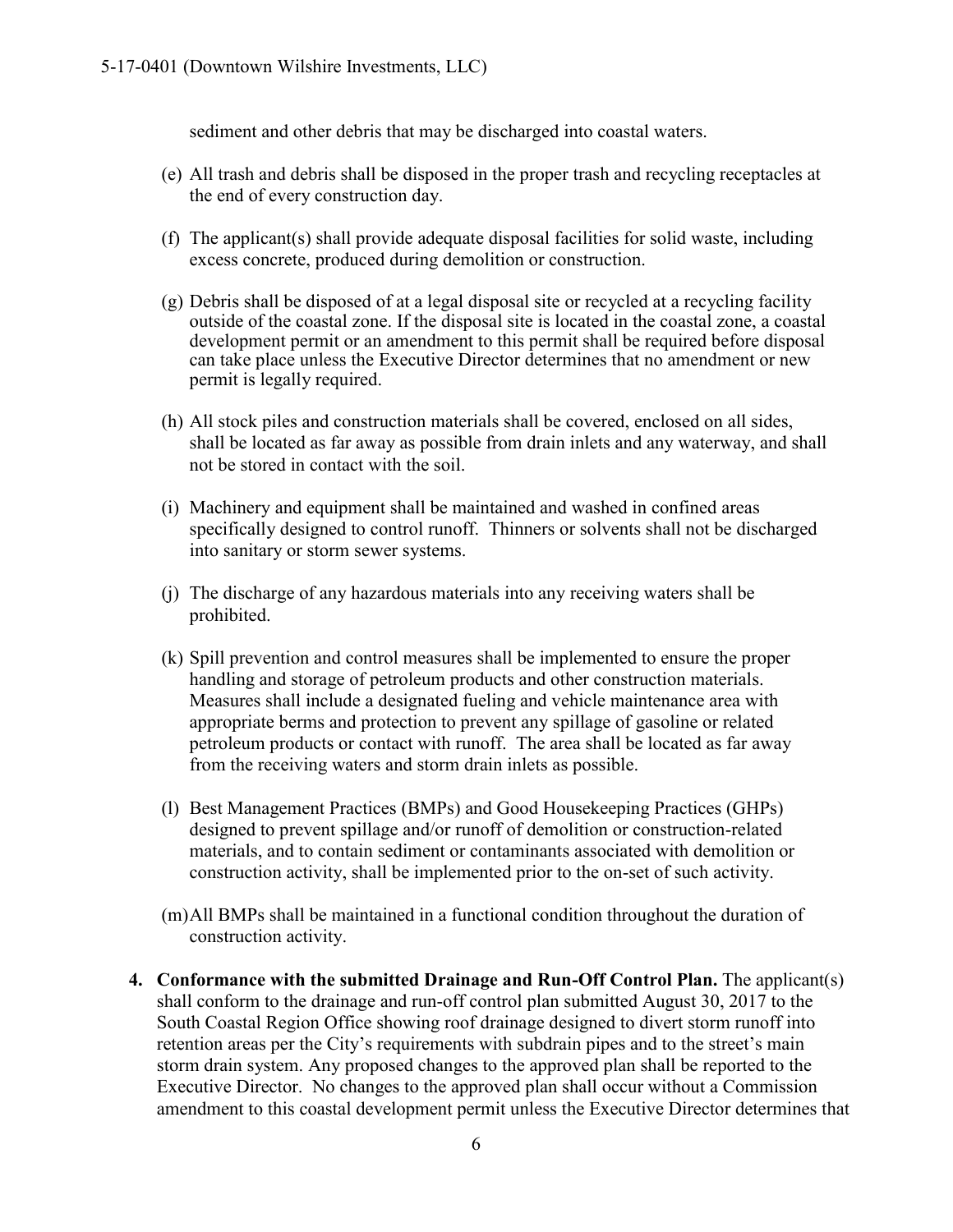no amendment is required.

#### **5. Landscaping − Drought Tolerant, Non-Invasive Plants.**

- A. PRIOR TO ISSUANCE OF THE COASTAL DEVELOPMENT PERMIT, the applicant shall submit, in a form and content acceptable to the Executive Director, two (2) full size sets of final landscaping plans, which shall include and be consistent with the following:
	- i. Vegetated landscaped areas shall only consist of native plants or non-native drought tolerant plants, which are non-invasive. No plant species listed as problematic and/or invasive by the California Native Plant Society (http://www.CNPS.org/), the California Invasive Plant Council (formerly the California Exotic Pest Plant Council) (http://www.cal-ipc.org/), or as may be identified from time to time by the State of California shall be employed or allowed to naturalize or persist on the site. No plant species listed as a "noxious weed" by the State of California or the U.S. Federal Government shall be utilized within the property. All plants shall be low water use plants as identified by California Department of Water Resources (See:

[http://www.water.ca.gov/wateruseefficiency/docs/wucols00.pdf\)](http://www.water.ca.gov/wateruseefficiency/docs/wucols00.pdf).

- ii. Use of reclaimed water for irrigation is encouraged. If using potable water for irrigation, only drip or microspray irrigation systems may be used. Other water conservation measures shall be considered, such as weather based irrigation controllers.
- B. The permittee shall undertake development in accordance with the approved plan. Any proposed changes to the approved final plan shall be reported to the Executive Director. No changes to the approved final plans shall occur without a Commission amendment to this coastal development permit unless the Executive Director determines that no amendment is required.

#### **6. Avoidance of Sensitive Species**

- A. Nesting Birds. Prior to removal of any tree, commencement of any demolition, or construction activities between February 15 through August 31, a qualified biologist shall conduct a breeding behavior and nesting survey for birds protected by the United States Fish and Wildlife Service, California Department of Fish and Wildlife, the Migratory Bird Treaty Act and California species of special concern within the project site. If any occupied nests of any sensitive species are discovered, construction shall be monitored to ensure that construction noise levels do not exceed 85 dB peak within the project area until the nest is vacated and juveniles have fledged and there is no longer evidence of a second attempt at nesting.
- **7. Final Plans.** PRIOR TO ISSUANCE OF THE COASTAL DEVELOPMENT PERMIT, the applicant shall submit, for the review and approval of the Executive Director, two (2) fullsized (2-ft. by 3-ft.) sets of final plans: site plan, floor plans, elevations, sections, grading plan, drainage plan, foundation plan, and pile plan. The final plans shall be in substantial conformance with the plans submitted August 30, 2017 and (updated October 12, 2017; and revised October 19, 2017 and October 20, 2017) to the South Coast District Office.

The applicant shall undertake development in accordance with the approved final plans. Any proposed changes to the approved final plans shall be reported to the Executive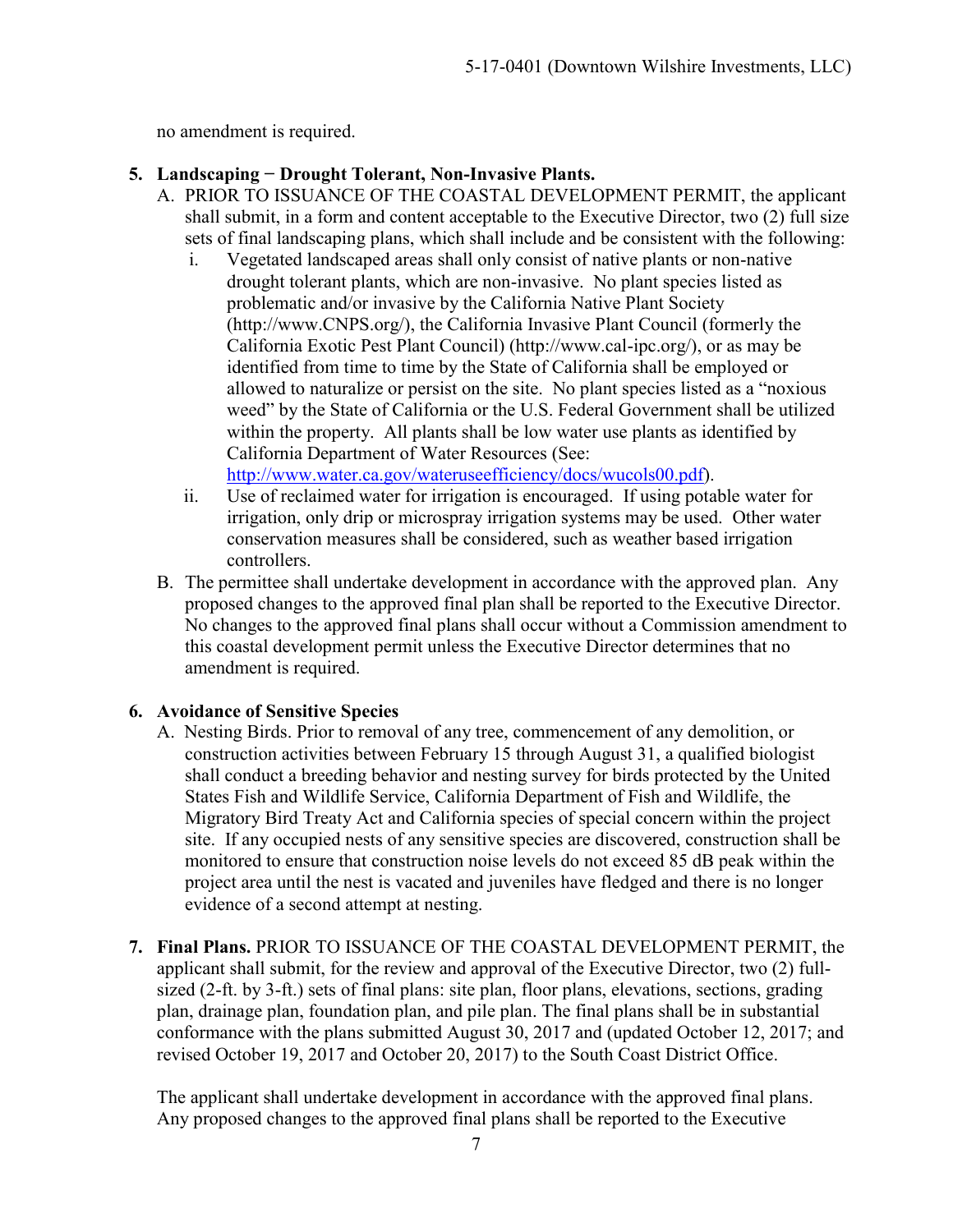Director. No changes to the approved final plans shall occur without a Commission amendment to this Coastal Development Permit unless the Executive Director determines that no amendment is legally required.

**8. Deed Restriction.** PRIOR TO ISSUANCE OF THE COASTAL DEVELOPMENT PERMIT, the applicant shall submit to the Executive Director for review and approval documentation demonstrating that the landowners have executed and recorded against the parcel(s) governed by this permit a deed restriction, in a form and content acceptable to the Executive Director: (1) indicating that, pursuant to this permit, the California Coastal Commission has authorized development on the subject property, subject to terms and conditions that restrict the use and enjoyment of that property; and (2) imposing the Special Conditions of this permit as covenants, conditions and restrictions on the use and enjoyment of the Property. The deed restriction shall include a legal description of the entire parcel or parcels governed by this permit. The deed restriction shall also indicate that, in the event of an extinguishment or termination of the deed restriction for any reason, the terms and conditions of this permit shall continue to restrict the use and enjoyment of the subject property so long as either this permit or the development it authorizes, or any part, modification, or amendment thereof, remains in existence on or with respect to the subject property.

# <span id="page-7-0"></span>**IV. FINDINGS AND DECLARATIONS:**

# <span id="page-7-1"></span>**A. PROJECT DESCRIPTION & LOCATION**

The applicant proposes to demolish an approximately shed/pool house and pool, and construct an approximately 3,325 sq. ft., 27.9-ft. high, two-story single-family residence with an attached 370 sq. ft. two-car garage, 674 sq. ft. deck, covered patios totaling 100 sq. ft., outdoor swimming pool, and hardscape and landscape improvements (**[Exhibits 2](https://documents.coastal.ca.gov/reports/2017/11/Th6b/Th6b-11-2017-exhibits.pdf) and 3**). In addition, the proposed plans include the construction of a property wall along the perimeter of the property, and 50.3 linear ft. of 8.5-ft. high structural retaining wall to accommodate a light well to provide light to the partially subterranean first floor. The project also consists of approximately 977 cu. yd. of total grading. Drainage from the roof drains, gutters, and downspouts will be diverted into retention areas per the City's requirements with subdrain pipes and directed to the street's main storm drain system. Furthermore, the applicant proposes rain water collection and reuse via a cistern to produce extra water for irrigation.

The project site consists of a 5,801 sq. ft. R1-1-zoned (Low Residential) lot within the Brentwood-Pacific Palisades Community of the City of Los Angeles (**[Exhibit 1\)](https://documents.coastal.ca.gov/reports/2017/11/Th6b/Th6b-11-2017-exhibits.pdf)**. The project site is currently developed with a shed/pool house and a pool – to be demolished – that are associated with an existing single-family residence on an adjacent lot. There is a public street (Tramonto Drive) and a residence partially between the proposed property and the bluff edge. The subject site is not visible from the Pacific Coastal Highway and is located within an existing residentially developed neighborhood approximately 700 ft. inland from the beach **[\(Exhibit 1\)](https://documents.coastal.ca.gov/reports/2017/11/Th6b/Th6b-11-2017-exhibits.pdf)**. The proposed residence will be limited to approximately 3,325 sq. ft. and two-stories. According to the City, the average floor area of adjacent residences on Coperto Drive/Tramonto Drive is approximately 3,700 sq. ft. The proposed single-family residence will be consistent with the character of the neighborhood.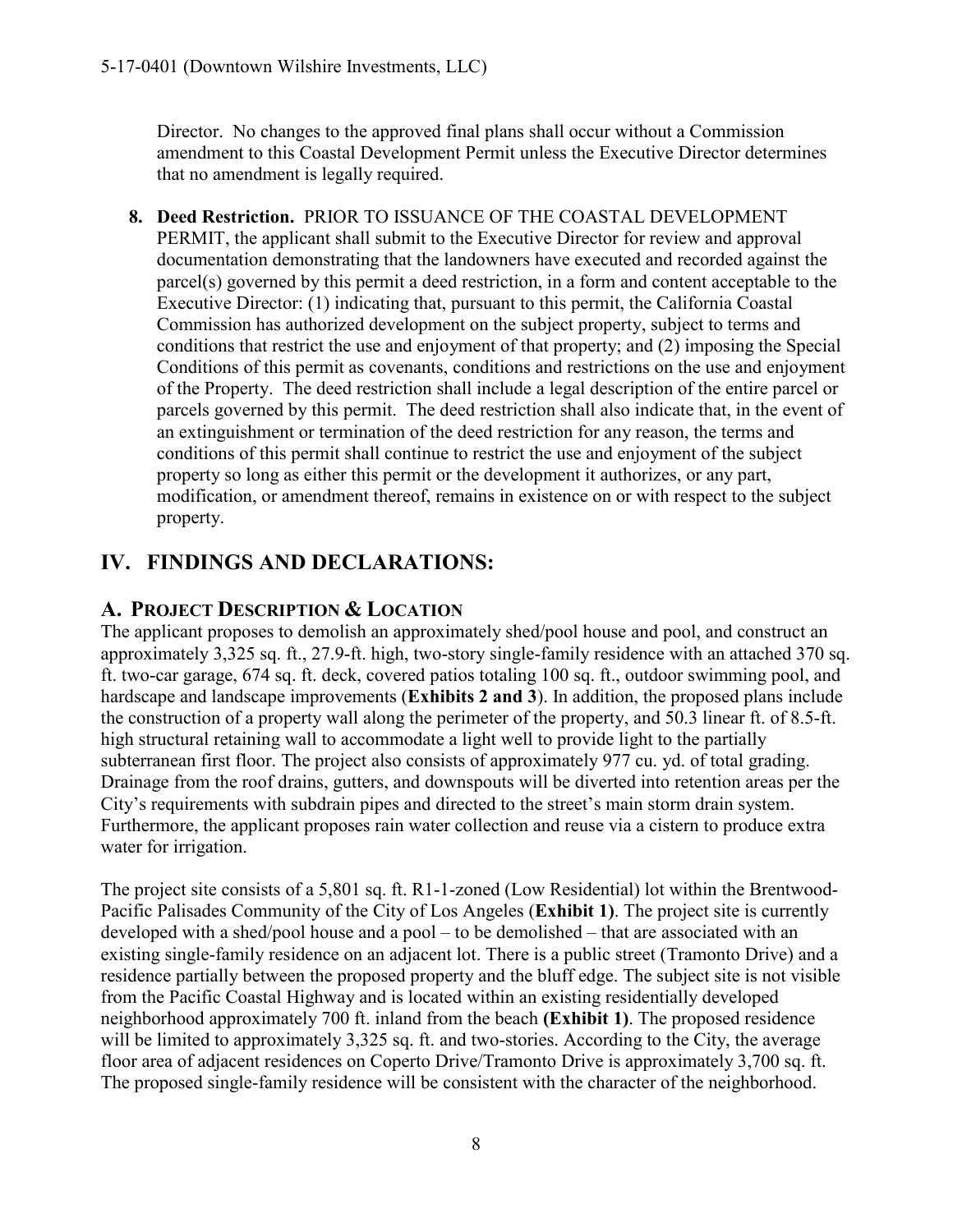The Pacific Palisades area has a long history of natural disasters, some of which have caused catastrophic damage. Hazards common in this area include landslides, erosion, and wildfires. The southwestern/southern boundary of the subject property directly abuts Tramonto Drive, a public residential street. This street separates the proposed project site from the Tramonto Drive bluff, which has been recognized to be a historic and prehistoric landslide area according to a landslide study report prepared by the U.S. Army Corps of Engineers dated September 1976.

Notwithstanding existence of landslides in the past, Tramonto Drive has been stabilized by the City of Los Angeles through the installation of a pile-supported bulkhead with tie-back anchors extending under the street and the southerly portion of the subject property within an approximately 30-ft. easement. In addition, the applicant has submitted geologic and soils engineering reports prepared by Grover Hollingsworth and Associates, Inc. dated October 29, 2014, June 28, 2016, and December 15, 2016; as well as geology and soils review letters from the City of Los Angeles, Department of Building and Safety dated December 11, 2014 and January 24, 2017. The applicant's geotechnical consultant reviewed test borings, the underlying earth material, faulting, and site stability of the project site. The applicant's geologic reports conclude that, from a geotechnical perspective, the proposed residence, which will be supported by caissons, is feasible. The City of Los Angeles Department of Building and Safety Grading Division reviewed the geology reports and subsequent updates and found them acceptable. The City's conditional approval includes conditions addressing geotechnical issues with specific recommendations for site preparation, grading, foundation design and site drainage, which have been incorporated into the geotechnical recommendations. To ensure the applicant complies with those recommendations, the Commission imposes **Special Condition 1**.

Given that the applicant has chosen to implement the project in an area with a long history of hazards despite risks from landslide, bluff retreat, erosion, and earth movement, the applicant must assume the risks. Therefore, the Commission imposes **Special Condition 2.**

To prevent pollution of the coast during construction, the Commission imposes constructionrelated requirements and best management practices under **Special Condition 3,** and to address water quality, imposes **Special Condition 4.** Additionally, the applicant is proposing landscaping, therefore, **Special Condition 5,** requires the installation of non-invasive, drought-tolerant vegetation (low water use) and water-conservative irrigation systems. Removal of trees and vegetation is proposed; therefore, **Special Condition 6** requires time and operation constraints to avoid adverse impacts on sensitive species and bird nesting activities.

Due to updates and revisions to the project plans during staff review, the Commission imposes **Special Condition 7**, which requires the submittal of final plans incorporating all changes**.** 

The Commission imposes **Special Condition 8** requiring the applicant to record a Deed Restriction acknowledging that, pursuant to this permit (CDP No. 5-17-0401), the California Coastal Commission has authorized development on the subject property, subject to terms and conditions that restrict the use and enjoyment of that property; and (2) imposing the Special Conditions of this permit as covenants, conditions and restrictions on the use and enjoyment of the Property.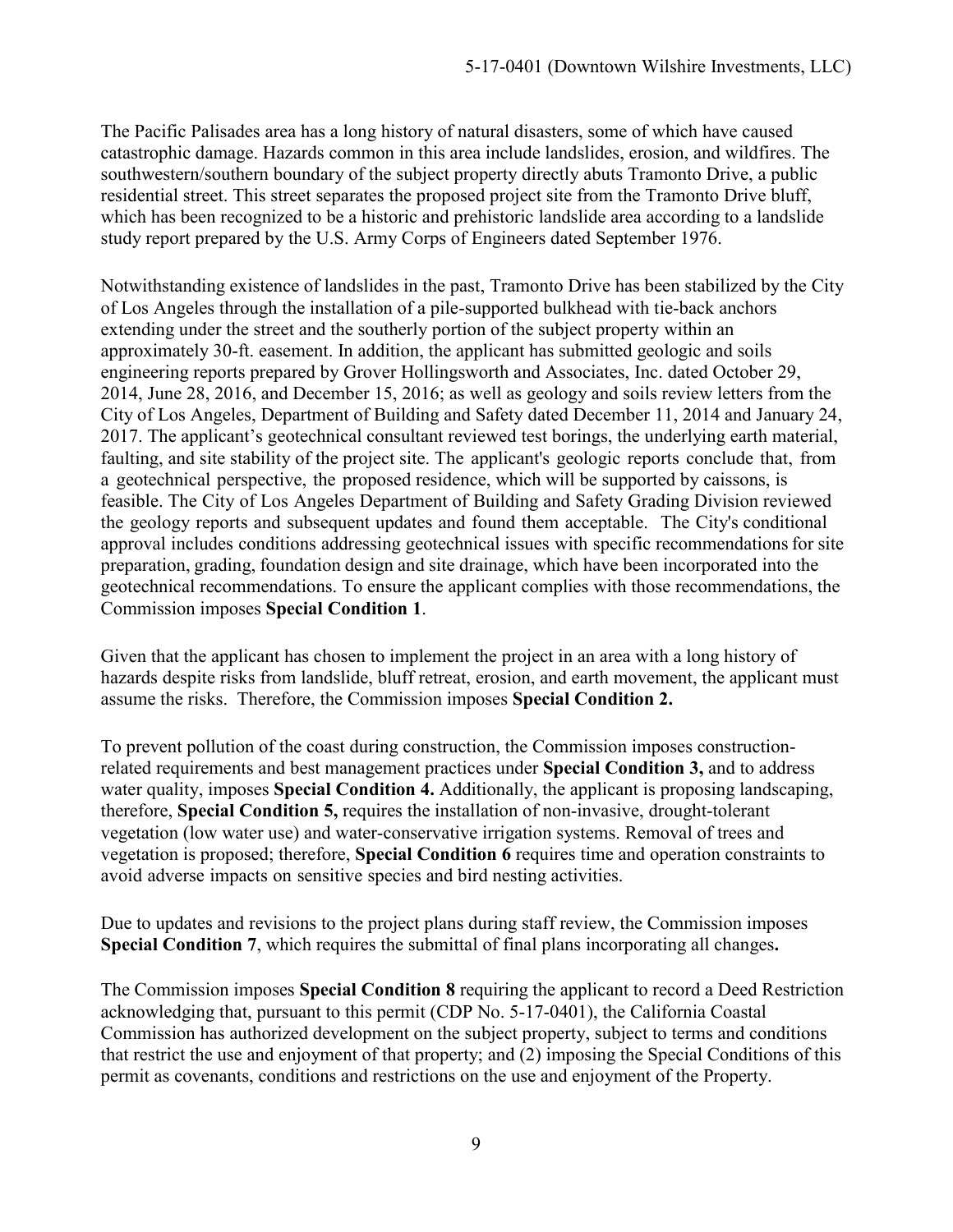#### <span id="page-9-0"></span>**B. HAZARDS**

Under Section 30253 of the Coastal Act new development may occur in areas of high geologic, flood, and fire hazard so long as risks to life and property are minimized and the other policies of Chapter 3 are met. When development in areas of identified hazards is proposed, the Commission considers the hazard associated with the project site and the potential cost to the public, as well as the individual's right to use his/her property. In this case, no specific hazard has been identified by the applicant's geotechnical consultant other than seismic hazards that are present throughout the Southern California region. To minimize risks to life and property and to minimize the adverse effects of development on areas of high geologic, flood, and fire hazard, the proposed development has been conditioned to require: adherence to the geotechnical recommendations and for a drainage and runoff plan to minimize the percolation of water into the hillside or bluff. As conditioned, the Commission finds that the development conforms to the requirements of Section 30253 of the Coastal Act regarding the siting of development in hazardous locations.

#### <span id="page-9-1"></span>**C. DEVELOPMENT/COMMUNITY CHARACTER**

As proposed, the development is located within an existing developed area and is compatible with the character and scale of the surrounding area. The project provides adequate parking based on the Commission's typically applied standards. Therefore, the Commission finds that the development conforms with Sections 30250, 30251, and 30252 of the Coastal Act.

### <span id="page-9-2"></span>**D. WATER QUALITY**

The proposed development has a potential for a discharge of polluted runoff from the project site into coastal waters. The development, as proposed and as conditioned, incorporates design features to minimize the effect of construction and post-construction activities on the marine environment. These design features include, but are not limited to, one or more of the following: the appropriate management of equipment and construction materials, reducing runoff through the use of permeable surfaces, installation of roof drains, gutters, downspouts, and a drainage system to direct storm water runoff to cisterns. Post-construction best management practices should minimize the project's potential adverse impact on coastal waters. Therefore, the Commission finds that the proposed development, as conditioned, conforms to Sections 30230 and 30231 of the Coastal Act regarding the protection of water quality to promote the biological productivity of coastal waters and to protect human health.

# <span id="page-9-3"></span>**E. LOCAL COASTAL PROGRAM (LCP)**

Coastal Act section 30604(a) states that, prior to certification of a local coastal program ("LCP"), a coastal development permit can only be issued upon a finding that the proposed development is in conformity with Chapter 3 of the Act and that the permitted development will not prejudice the ability of the local government to prepare an LCP that is in conformity with Chapter 3. The Pacific Palisades area of the City of Los Angeles has neither a certified LCP nor a certified Land Use Plan. As conditioned, the proposed development will be consistent with Chapter 3 of the Coastal Act. Approval of the project, as conditioned, will not prejudice the ability of the local government to prepare a Local Coastal Program that is in conformity with the provisions of Chapter 3 of the Coastal Act.

### <span id="page-9-4"></span>**F. CALIFORNIA ENVIRONMENTAL QUALITY ACT (CEQA)**

As conditioned, there are no feasible alternatives or additional feasible mitigation measures